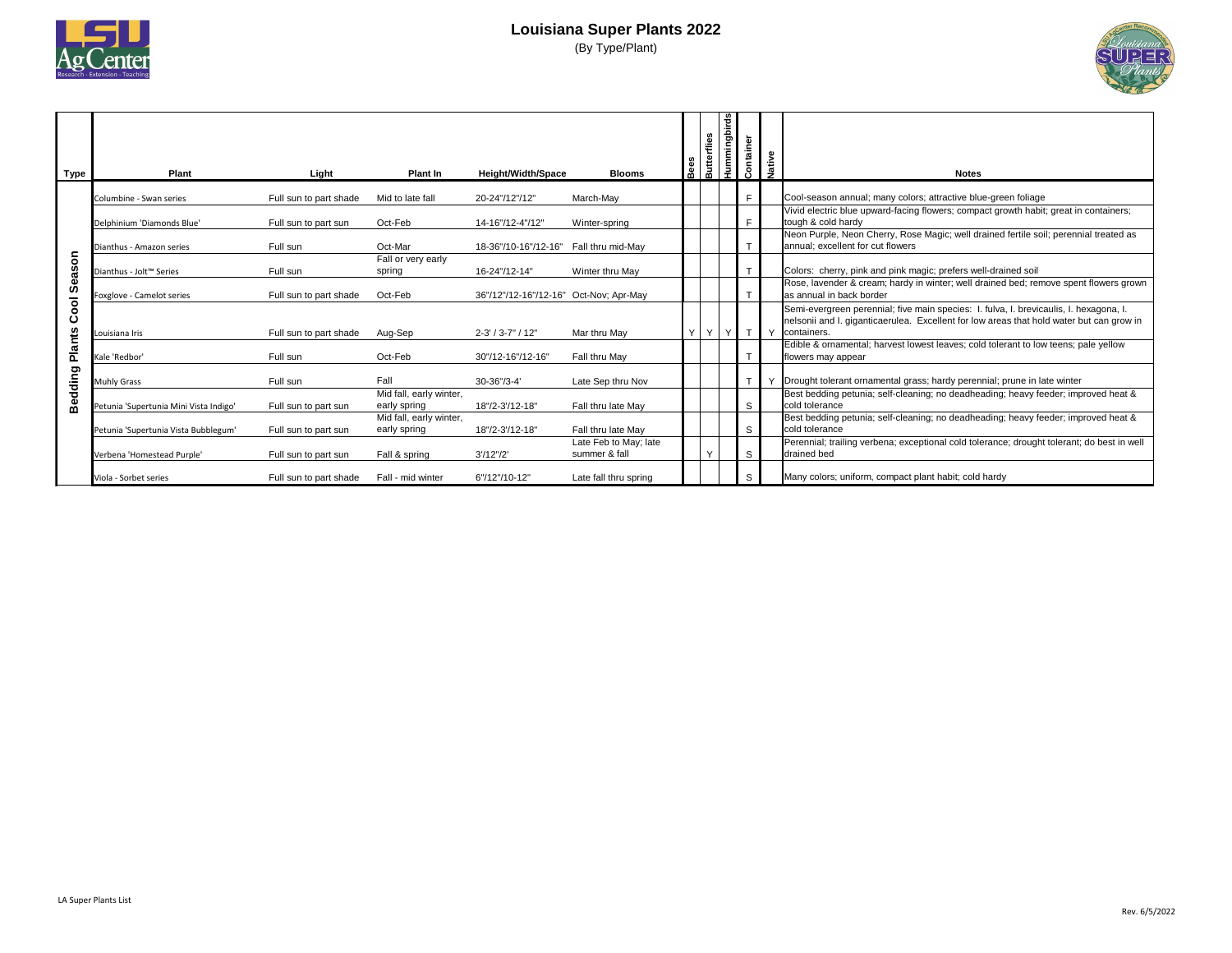

# **Louisiana Super Plants 2022**

(By Type/Plant)

| <b>Type</b>                   | <b>Plant</b>                              | Light                  | <b>Plant In</b>                            | <b>Height/Width/Space</b>            | <b>Blooms</b>           | Bees<br>Butterflies | Hummingbirds          | Container           | Native | <b>Notes</b>                                                                                                                                                                                                            |
|-------------------------------|-------------------------------------------|------------------------|--------------------------------------------|--------------------------------------|-------------------------|---------------------|-----------------------|---------------------|--------|-------------------------------------------------------------------------------------------------------------------------------------------------------------------------------------------------------------------------|
|                               |                                           |                        | After frost danger -                       |                                      |                         |                     |                       |                     |        | Burgundy purple foliage; low maintenance; excellent in containers or as ground cover;                                                                                                                                   |
|                               | Alternanthera 'Little Ruby'               | Full sun to part sun   | midsummer                                  | 12"/14-16"/12"                       | Foliage                 |                     |                       | S                   |        | heat tolerant; low moisture<br>Purple, lavender, pink & white; exceptional heat & humidity tolerance; low water needs                                                                                                   |
|                               | Angelonia - Serena series                 | Full sun               | Late spring - summer                       | 12-14"/10-12"/8-12'                  | Late spring thru summer |                     |                       |                     |        | with good drainage; pinch to encourage flowering<br>Unique pink/lavender color; compact, abundant flower spikes; prune in Aug for fall                                                                                  |
|                               | Angelonia - 'Seronita Raspberry'          | Full sun to part sun   | Late April                                 | 16-20"/14"                           | Late spring til frost   |                     |                       | F                   |        | blooms                                                                                                                                                                                                                  |
|                               | <b>Beacon Impatiens</b>                   | Shade to part shade    | Apr-Aug                                    | 14-18"/12-14"                        | Spring to late summer   |                     |                       |                     |        | Highly resistant to downy mildew; great shade color; no deadheading; vigorous growth<br>Continuous pink or white flowers; bright glossy leaves; vigorous upright plant with                                             |
|                               | Begonia - BabyWing series                 | Part sun to part shade | Spring - summer                            | 12-15"/10-12"/10-12"                 | Late spring til frost   |                     |                       | F                   |        | mounded growth habit heat and stress tolerant<br>Drought-tolerant; compact growth habitat; drought tolerant; perennial in south LA; tip                                                                                 |
|                               | Buddleia 'Flutterby Petite Tutti Fruitti' | Full sun to part sun   | Spring                                     | 30"/30"/2-3'                         | Mid-spring thru fall    |                     | Y                     |                     |        | prune to encourage flowering                                                                                                                                                                                            |
|                               | Celosia -'Intenz Classic'                 | Full sun               | Spring                                     | 18''/12''                            | Summer thru fall        | <sup>Y</sup>        | Y                     | $\mathsf{F}$        |        | Excellent heat tolerance; magenta color can vary by temp; cut flowers dry beautifully                                                                                                                                   |
|                               | Cleome - 'Senorita Rosalita'              | Full sun               | Spring - summer                            | 24-48"/20-24"/18"                    | Late spring til frost   |                     | Y.                    | Y <sub>1</sub><br>T |        | Proven Winners®; continuous lavender pink blooms; no deadheading; does not self-<br><b>Seed</b>                                                                                                                         |
|                               | <b>Coleus Flame Thrower</b>               | Full Sun               | Spring - summer                            | 14-20"/1-18"                         | Late summer             |                     | Y                     |                     |        | Nine varieties: Cajun Spice, Sriracha, Salsa Roja, Serrano, Salsa Verde, Habanero,<br>Chili Pepper, Chiptole and Spiced Curry.                                                                                          |
|                               | Coleus 'Henna'                            | Full sun to part sun   | Spring                                     | 24-30"                               | First killing frost     |                     |                       |                     |        | Fringed, gold foliage; no flower spikes; heat tolerant                                                                                                                                                                  |
| uose                          | Gaillardia - Mesa series                  | Full sun to part sun   | Early fall                                 | 14-16"/18"/15-18"                    | Fall thru early summer  |                     | Y                     | F                   |        | Short-lived herbaceous perennial; peach, yellow, bicolor; drought & cold tolerant; well<br>drained soil                                                                                                                 |
| $\mathbf{\omega}$<br>S.       | Hibiscus - Luna Series                    | Full sun to part sun   | Mid to late spring                         | 2-3'/2-3'/2'                         | Late spring thru fall   |                     | Y                     |                     |        | Large 7-8" blooms in red, rose, white, pink, pink swirl; deciduous perennial; well-drained<br>but moist soil                                                                                                            |
| <b>E</b>                      | Lantana - Bandana                         | Full sun               | After frost danger thru<br>mid-summer      | 20-24"/24"/15"                       | Summer thru fall        |                     | $\vee$                | Е<br>Y I            |        | Compact mounding habit; large flowers in variety of colors; heat & drought tolerant;                                                                                                                                    |
| $\mathbf{S}$<br><b>Plants</b> | <b>Ornamental Peppers</b>                 | Full sun               | Late spring - fall                         | Varies                               | Fruit summer - fall     |                     |                       |                     |        | Colorful fruit (purple, yellow, red, orange); heat tolerant; good drainage required in bed<br>or container; alow plant to dry before watering; edible but spicy; Varieties Black Pearl,<br>Salsa Purple Yellow and more |
|                               | Pennisetum 'Fireworks'                    | Full sun               | Spring                                     | 48"/30-36"                           | Spring thru fall        |                     |                       |                     |        | Purple-red foliated purple fountain grass with flower plumes, tender perennial; drought<br>tolerant                                                                                                                     |
| Bedding                       | Pentas - Butterfly Series                 | Full sun to part shade | Late spring - summer                       | 18-24"/12-18"/12-16"                 | Late-spring thru summer |                     | $Y \mid$<br>$Y \mid$  | $\mathsf{F}$        |        | Large flowers on compact plant; thrives in heat & humidity; remove faded blooms; pinch<br>lightly to encourage flowering                                                                                                |
|                               | Pentas - Lucky Star                       | Full sun               | Spring                                     | 10-16"/12-14"                        | Summer thru frost       |                     | YYY<br>Y <sub>1</sub> | F                   |        | Grown by seeds; continuous color; no deadheading                                                                                                                                                                        |
|                               | Salvia - 'Evolution Violet & White'       | Full sun               | Spring - summer                            | 16-20"/14-16"                        | Late spring thru fall   |                     | Y                     |                     |        | White & violet; pollinator plant; can be perennial in mild winters; well drained beds                                                                                                                                   |
|                               |                                           |                        |                                            |                                      |                         |                     | Y<br>Y I              |                     |        | Moderate growing; sterile and will not set seed which translates to non-stop blooming.                                                                                                                                  |
|                               | Salvia - 'Blue Suede Shoes'               | Full sun               | Spring - summer                            | 30-40"/24-30"                        | Late spring thru fall   | YI                  |                       |                     |        | Performs well in hot dry conditions.<br>Compact, moderate grower; sterile; herbaceous perennial in mild winter regions;                                                                                                 |
|                               | Salvia - 'Mystic Spires Blue'             | Full sun               | Spring - summer                            | 18-24"/12-18"                        | Late spring thru fall   |                     | YY                    | Y                   |        | excellent in containers<br>Fast growing; more ccompact than other red sages; great as a boarder accent or in                                                                                                            |
|                               | Salvia -'Roman Red'                       | Full sun               | Spring - summer                            | 28-34"/28-36"                        | Late spring thru fall   | YI                  | Y<br>Y I              |                     |        | container; light feeder;                                                                                                                                                                                                |
|                               | Salvia - 'Skyscraper™ Orange'             | Full sun               | Spring - summer                            | 14-28"/10-16"                        | Late spring thru fall   | YI                  | Y<br>Y                |                     |        | Moderate grower; tolerates summer heat; waterwise; perennial in mild winter regions                                                                                                                                     |
|                               | Salvia - 'White Flame'                    | Full sun               | Spring - summer<br>After frost danger thru | 14-29"/12-18"                        | Late spring thru fall   | Y                   | Y<br>Y                |                     |        | Moderate grower; revels in heat and sun; requires good drainage<br>Drought and heat tolerant; great as mounding ground cover or as container plant; sold                                                                |
|                               | Sedum Lemon                               | Full sun               | mid-summer                                 | 3-6"/12-24"/8-12"                    | Summer thru fall        |                     | $Y$ $Y$               | $Y$ S, F            |        | as Lemon Coral™ and 'Lemon Ball'                                                                                                                                                                                        |
|                               | Suncredible Yellow Sunflower              | Full sun               | Summer                                     | 24-38"/20-32"                        | Til hard frost          |                     | $\mathsf{Y}$          |                     |        | Continuous blooms, disease & drought resistant; no deadhing; attracts wildlife                                                                                                                                          |
|                               | SunPatiens (compact varieties)            | Full sun               | Mid spring                                 | 18-24"/18-24"/14-18" Til first frost |                         |                     |                       | T, F                |        | Compact series best; 15 colors; well drained, mulched bed, moderate irrigation; allow to<br>wilt slightly before watering                                                                                               |
|                               | Torenia Kauai series                      | Shade to part shade    | After frost danger -<br>summer             | 10-12"/10-12"/12"                    | Midspring thru fall     |                     |                       | S                   |        | Short, mounding, compact habit in many colors; no deadheading; great color accent for<br>shade garden                                                                                                                   |